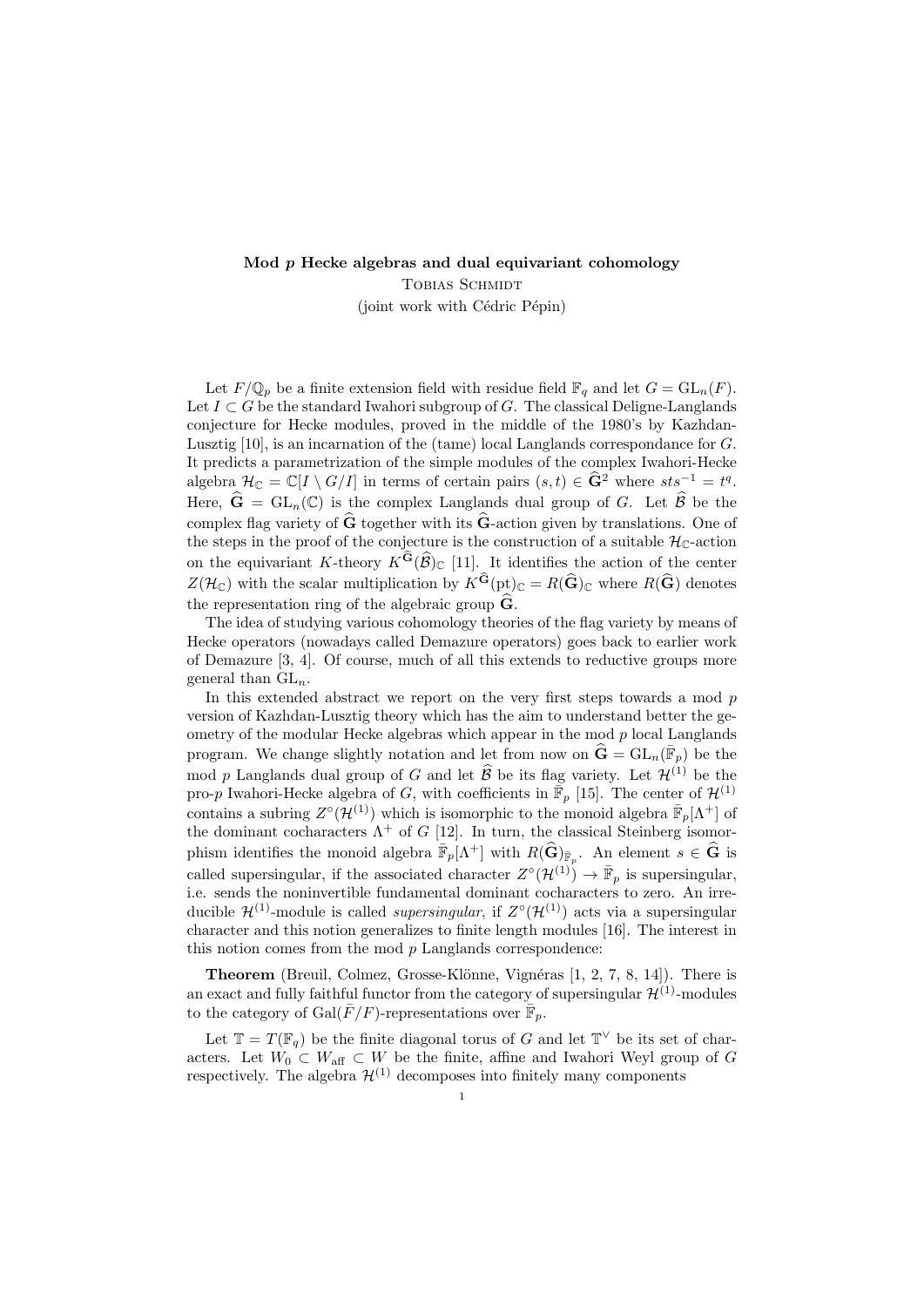$$
\mathcal{H}^{(1)}=\prod_{\gamma\in\mathbb{T}^\vee/W_0}\mathcal{H}^\gamma
$$

and, consequently, so does the category of  $\mathcal{H}^{(1)}$ -modules. If  $|\gamma|=1$  or  $|\gamma|=W_0$ , the  $\gamma$ -component is called *of Iwahori type* or *regular* respectively. The structure of a general  $\gamma$ -component is a 'mixture' between these two extreme cases.

Let  $\gamma$  be an Iwahori component. Then

$$
\mathcal{H}^{\gamma} \simeq \mathcal{H} := \bar{\mathbb{F}}_p[I \setminus G/I]
$$

is isomorphic to the Iwahori-Hecke algebra over  $\bar{\mathbb{F}}_p$  (which itself is the component associated to the orbit of the trivial character of  $\mathbb{T}$ ). Fix a set  $S_0$  of simple reflections and a set  $S_{\text{aff}} = S_0 \cup \{s_0\}$  of simple affine reflections for  $W_0$  and  $W_{\text{aff}}$ respectively. The quadratic relations in  $\mathcal{H}$  are given by  $T_s^2 = -T_s$  for  $s \in S_{\text{aff}}$ .

Theorem 1. There exists a unique algebra homomorphism

$$
\mathscr{A}: \mathcal{H} \longrightarrow \textup{End}_{R(\widehat{\mathbf{G}})_{\overline{\mathbb{F}}_p}}(K^{\widehat{\mathbf{G}}}(\widehat{\mathcal{B}})_{\overline{\mathbb{F}}_p})
$$

such that

•  $\mathscr{A}(T_s) = -D_s \quad \forall s \in S_0$  (Demazure operator)  $\bullet$   $\mathscr{A}|_{Z(\mathcal{H})}: Z(\mathcal{H}) \stackrel{\sim}{\longrightarrow} R(\widehat{\mathbf{G}})_{\bar{\mathbb{F}}_p}$ (Ollivier-Steinberg isomorphism).

Remark: Note that  $K^{\widehat{\mathbf{G}}}(\widehat{\mathcal{B}}) = \mathbb{Z}[\Lambda]$  and  $K^{\widehat{\mathbf{G}}}(\mathrm{pt}) = \mathbb{Z}[\Lambda]^{W_0}$  as abstract rings. In this setting the Demazure operator is given by

$$
D_s(a) = \frac{a - s(a)}{1 - e^{\alpha^{\vee}}}
$$

for all  $a \in \mathbb{Z}[\Lambda]$  where  $s = s_{\alpha}$  with associated simple root  $\alpha$  [4].

Given  $s \in \widehat{G}$  we let  $\mathcal{H}_s = \mathcal{H} \otimes_{Z(\mathcal{H}), s} \overline{\mathbb{F}}_p$ . If s is semisimple, then, by localisation [13],  $K^{\widehat{\mathbf{G}}}(\widehat{\mathcal{B}})_{\overline{\mathbb{F}}_p} \otimes_{R(\widehat{\mathbf{G}})_{\overline{\mathbb{F}}_p},s} \overline{\mathbb{F}}_p = K(\widehat{\mathcal{B}}^s)_{\overline{\mathbb{F}}_p}$  where  $\widehat{\mathcal{B}}^s \subset \widehat{\mathcal{B}}$  denotes the s-fixed points. Then  $\mathcal{H}_s$  acts on  $K(\widehat{\mathcal{B}}^s)_{\bar{\mathbb{F}}_p}$ . The  $\bar{\mathbb{F}}_p$ -dimension of  $K(\widehat{\mathcal{B}}^s)_{\bar{\mathbb{F}}_p}$  is at most  $|\widehat{\mathcal{B}}^s| = |W_0|$ .

**Theorem 2.** Let  $n \leq 3$ . Fix a semisimple element  $s \in \widehat{G}$  which is supersingular. All *n*-dimensional simple supersingular  $\mathcal{H}_s$ -modules appear as subquotients of  $K(\widehat{\mathcal{B}}^s)_{\bar{\mathbb{F}}_p}$  with multiplicity one.

Let now  $\gamma$  be a regular orbit. Then

$$
\mathcal{H}^{\gamma} \simeq \bar{\mathbb{F}}_p^{|\gamma|} \otimes_{\bar{\mathbb{F}}_p}^{\prime} \mathcal{H}^{\text{nil}}
$$

is a certain smash product between the direct product ring  $\bar{\mathbb{F}}_p^{|\gamma|}$  and Kostant-Kumar's Nil Hecke ring  $\mathcal{H}^{\text{nil}}$  with coefficients in  $\overline{\mathbb{F}}_p$  [9]. The quadratic relations in  $\mathcal{H}^{\text{nil}}$  are given by  $T_s^2 = 0$  for  $s \in S_{\text{aff}}$ . Moreover,  $Z^{\circ}(\mathcal{H}^{\gamma}) := Z^{\circ}(\mathcal{H}^{(1)}) \cap \mathcal{H}^{\gamma}$  is a proper subring of  $Z(\mathcal{H}^{\gamma})$ .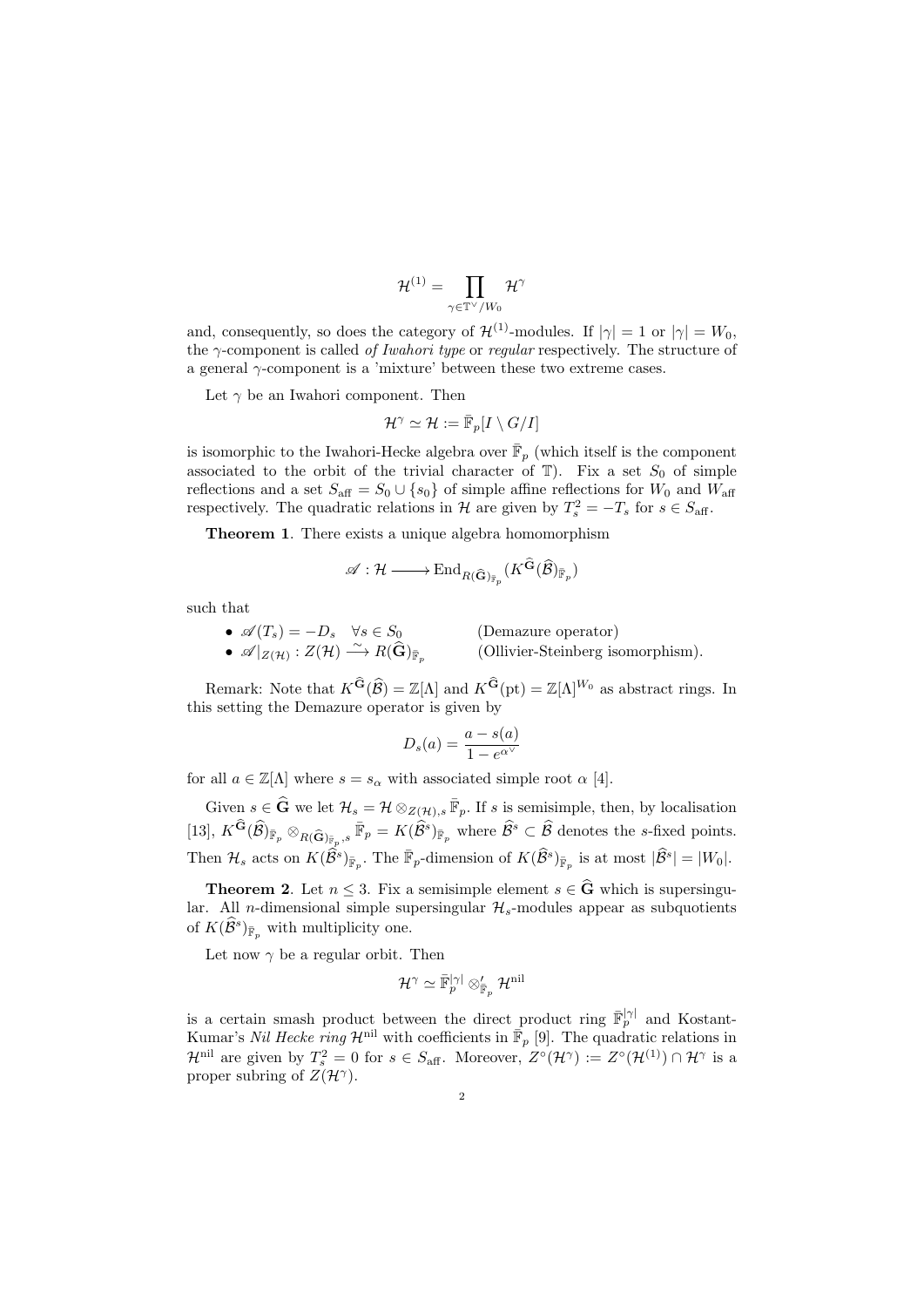We let  $\widehat{\mathcal{B}}^{\gamma}$  be the disjoint union of  $|\gamma|$  copies of  $\widehat{\mathcal{B}}$  and consider its equivariant intersection theory  $CH^{\mathbf{G}}(\widehat{\mathcal{B}}^{\gamma})$  [5, 6]. It is a module over  $S(\widehat{\mathbf{G}}) = CH^{\mathbf{G}}(\text{pt})$  together with an action perm :  $W \to W_0 \curvearrowright \hat{\mathcal{B}}^{\gamma}$  which permutes the factors. Note that

$$
CH^{\tilde{G}}(\hat{B}) = Sym(\Lambda)
$$
 and  $CH^{\tilde{G}}(\mathrm{pt}) = Sym(\Lambda)^{W_0}$ 

as abstract rings and the Demazure operator is given as

$$
D_s(a) = \frac{a - s(a)}{\alpha^{\vee}}
$$

for all  $a \in \text{Sym}(\Lambda)$  where  $s = s_\alpha$  [3]. On these objects, we finally invert the invariant  $\chi_n = \eta_1 \cdots \eta_n$  where the  $\eta_i(x) = \text{diag}(1, ..., 1, x, 1, ..., 1)$  (x in position i) are the standard basis elements for Λ.

Theorem 3. There exists a unique algebra homomorphism

$$
\mathscr{A}^\gamma: \mathcal{H}^\gamma \longrightarrow \text{End}_{S(\widehat{\mathbf{G}})[\chi_n^{-1}]_{\overline{\mathbb{F}}_p}}(CH^{\widehat{\mathbf{G}}}(\widehat{\mathcal{B}}^\gamma)[\chi_n^{-1}]_{\overline{\mathbb{F}}_p})
$$

such that

\n- \n
$$
\mathscr{A}^\gamma|_{\mathcal{H}^{\text{nil}}}(T_s) = -D_s \circ \text{perm}(s) \quad \forall s \in S_0
$$
\n
\n- \n $\mathscr{A}^\gamma|_{Z^\circ(\mathcal{H}^\gamma)} : Z^\circ(\mathcal{H}^\gamma) \hookrightarrow S(\widehat{\mathbf{G}})[\chi_n^{-1}]_{\mathbb{F}_p}.$ \n
\n

**Theorem 4.** Let  $n \leq 3$ . Fix a semisimple element  $s \in \widehat{G}$  which is supersingular. All *n*-dimensional simple supersingular  $\mathcal{H}_s^{\gamma}$ -modules appear as subquotients of  $CH(\widehat{\mathcal{B}}^{\gamma,s})[\chi_n^{-1}]_{\bar{\mathbb{F}}_p}$  with multiplicity one.

We believe that these theorems can be generalized to any n and to all  $\gamma$ components of the pro-p Hecke algebra  $\mathcal{H}^{(1)}$ . Let  $\varphi, v \in \text{Gal}(\overline{F}/F)$  be a Frobenius lift and a monodromy generator respectively. Any tame *n*-dimensional Gal( $\bar{F}/F$ )representation over  $\overline{\mathbb{F}}_p$  leads to a couple  $(s = \rho(\varphi), t = \rho(v)) \in \widehat{\mathbf{G}}^2$  with  $sts^{-1} = t^q$ . A natural question is then the following: Can one parametrize the supersingular  $\mathcal{H}_s^{(1)}$ -modules appearing in the cohomology of  $\widehat{\mathcal{B}}^s$  via the parameter t? This is work in progress.

## **REFERENCES**

- [1] C. Breuil, Sur quelques représentations modulaires et p-adiques de  $GL_2(\mathbf{Q}_p)$ . I, Compositio Math. 138 (2003), 165-188.
- [2] P. Colmez, Représentations de  $GL_2(\mathbf{Q}_p)$  et  $(\phi, \Gamma)$ -modules, Astérisque 330 (2010), 281–509.
- [3] M. Demazure, Invariants symtriques entiers des groupes de Weyl et torsion, Invent. Math. 21 (19973), 287–301.
- [4] M. Demazure, *Désingularisation des variétés de Schubert généralisées*, Ann. Sci. École Norm. Sup. 4 Vol. 7 No.1 (1974), 53–88.
- [5] D. Edidin and W. Graham, *Equivariant Intersection Theory*, Invent. Math. **131** (1996), 595–634.
- [6] D. Edidin and W. Graham, Localization in equivariant intersection theory and the Bott residue formula, American J. Math. 120(3) (1998), 619–636.
- E. Grosse-Klönne, From pro-p-Iwahori-Hecke modules to  $(\varphi, \Gamma)$ -modules, I, Duke Math. Journal 165(8) (2016), 1529-1595.